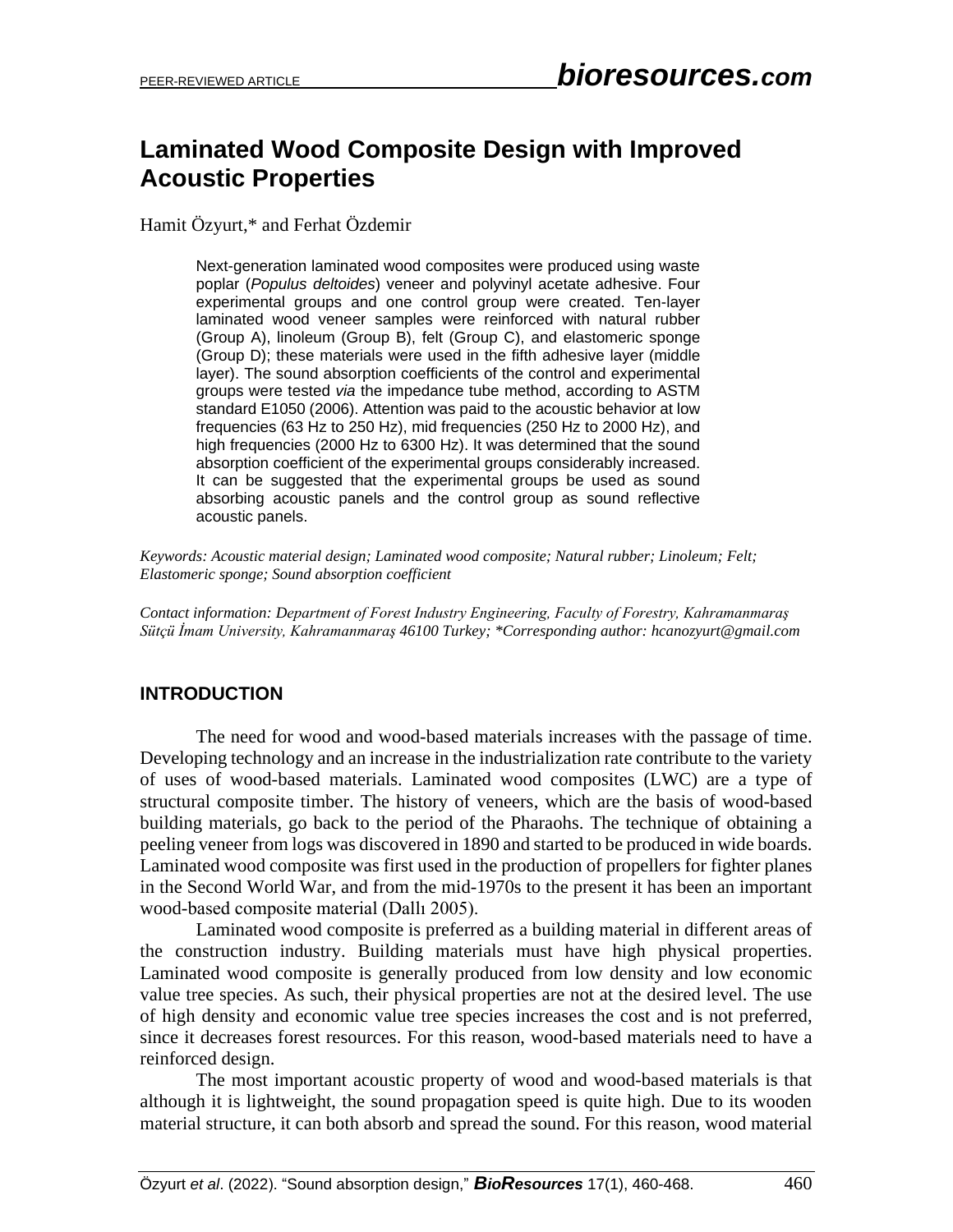shows superior properties when compared with other acoustic materials. Thus, it is used both in the production of musical instruments and widely used as a wall covering in order to provide acoustic comfort in theatre, concert, cinema, and conference halls. The effect of wood-based materials used in interior construction is very important in absorbing sound, regulating sound waves, and preventing unwanted sound echoes caused by the reflection of sound on the walls (Berkel 1970).

Today, the production of wood-based products with different designs has increased and constitutes an important research area (Cowan 1991). Recently, when the authors looked at the studies about wood-based materials, it was seen that some materials, except for wood, are added to laminates using suitable adhesive, which yielded impressive results in terms of reinforcement the laminate (Rowlands *et al.* 1986; Pidaparti and Johnson 1996; Hallstrom and Grenestedt 1997; Fiorelli and Dias 2006; Güler and Subaşı 2012; Basterra *et al.* 2012; Bal and Özyurt 2015; Ghofrani *et al.* 2016; Özyurt 2020). In the last 20 years, using fiber-reinforced polymers to strengthen structural elements has been effective both economically and in terms of its structural performance (Taheri *et al.* 2009). In the literature, there was not sufficient research on the design and production of laminated wood composites as acoustic panels. The aim of this study was to produce laminated wood composites with improved acoustic properties.

### **EXPERIMENTAL**

#### **Materials**

In this study, waste poplar (*Populus deltoides*) peeling veneer (with a thickness of 2.1 mm) and polyvinyl acetate (PVAc) adhesive were used. The veneers were dried until the moisture content was 7%. Knotted and cracked veneers were not used. Natural rubber, linoleum, felt, and elastomeric sponge (Fig. 1) were used in the reinforcement design of the laminated wood composite. The densities of the natural rubber, linoleum, felt, and elastomeric sponge were 750, 800, 57, and 60 kg/m<sup>3</sup>, respectively. The thickness of the materials was 5 mm. The materials used in the research were supplied from a domestic manufacturer.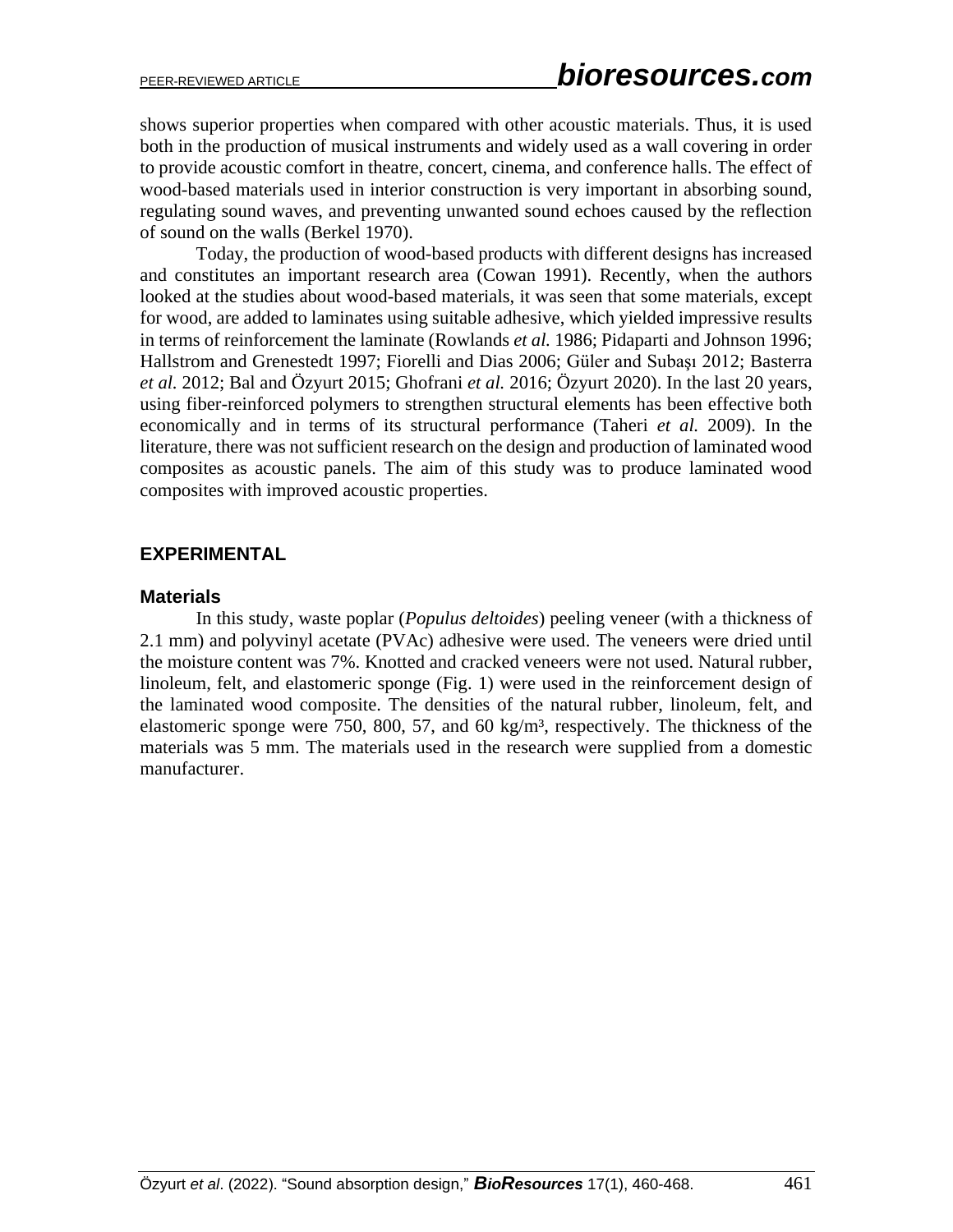# PEER-REVIEWED ARTICLE *bioresources.com*



**Fig. 1.** Reinforcement materials: A) Rubber; B) Linoleum; C) Felt; and D) Elastomeric sponge

#### **Methods**

Approximately 250 g/m² of polyvinyl acetate (PVAc) adhesive was effused on the veneers, and then ten veneer sheets (fiber directions perpendicular to each other) were pressed in a hot press at a temperature of 50  $^{\circ}$ C and a pressure of 7 kg/cm<sup>2</sup>. The laminated wood composite boards were produced as ten layers. One control group and four experimental groups (Fig. 2) were created. During the production of the experimental groups, four different materials were used as the middle layer, *i.e.*, the fifth adhesive layer. These materials were as follows: natural rubber (Group A), linoleum (Group B), felt (Group C), and elastomeric sponge (Group D). Reinforcement materials were not used in the control group. Sixteen boards were produced for each group (laminated wood composite boards with a 100 cm width, 100 cm length, and 26 mm  $\pm$  1 mm thickness), totaling 80 laminated wood composite boards. The test samples (Control, A, B, C and D groups) were conditioned at a temperature of 20 °C  $\pm$  3 °C and a relative humidity of 65%  $\pm$  5% until a stable weight was reached (approximately 25 d). The sound absorption coefficient (SAC) of the control and experimental groups was tested *via* the impedance tube method according to ASTM standard E1050 (2006). This impedance tube (Fig. 3) can measure low frequencies (63 to 1600 Hz) with a large diameter tube (99.8 mm) and high frequencies with a small diameter tube (29.95 mm). The test samples (Fig. 4) used in the acoustic tests were obtained *via* precision cutting. The SAC results were analyzed *via* ANOVA (variance analysis) using the SPSS statistical software program.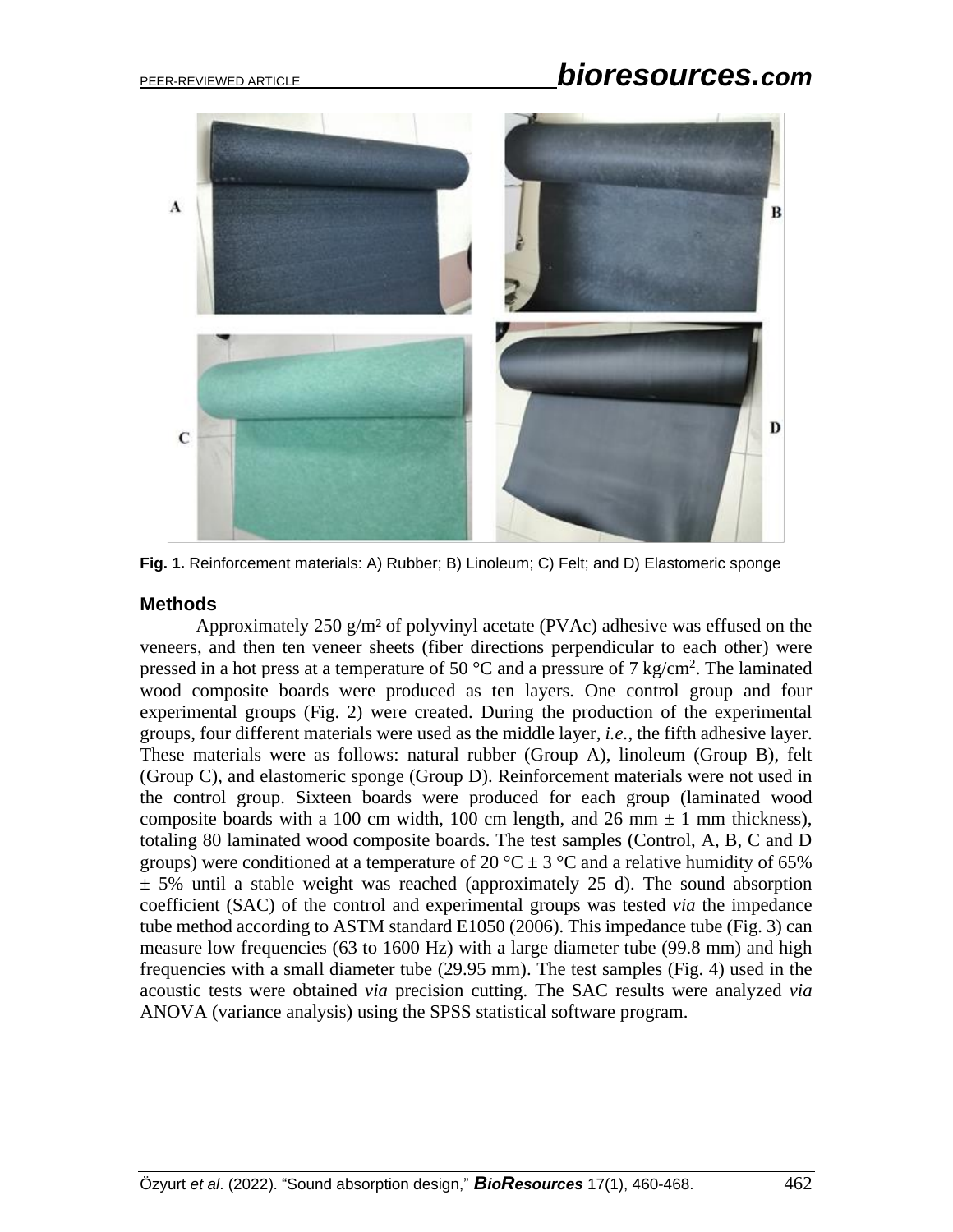

**Fig. 2.** Schematic image of the experimental groups



Fig. 3. Impedance tube measuring system (large diameter tube and small diameter tube)



**Fig. 4.** Sound absorption coefficient test samples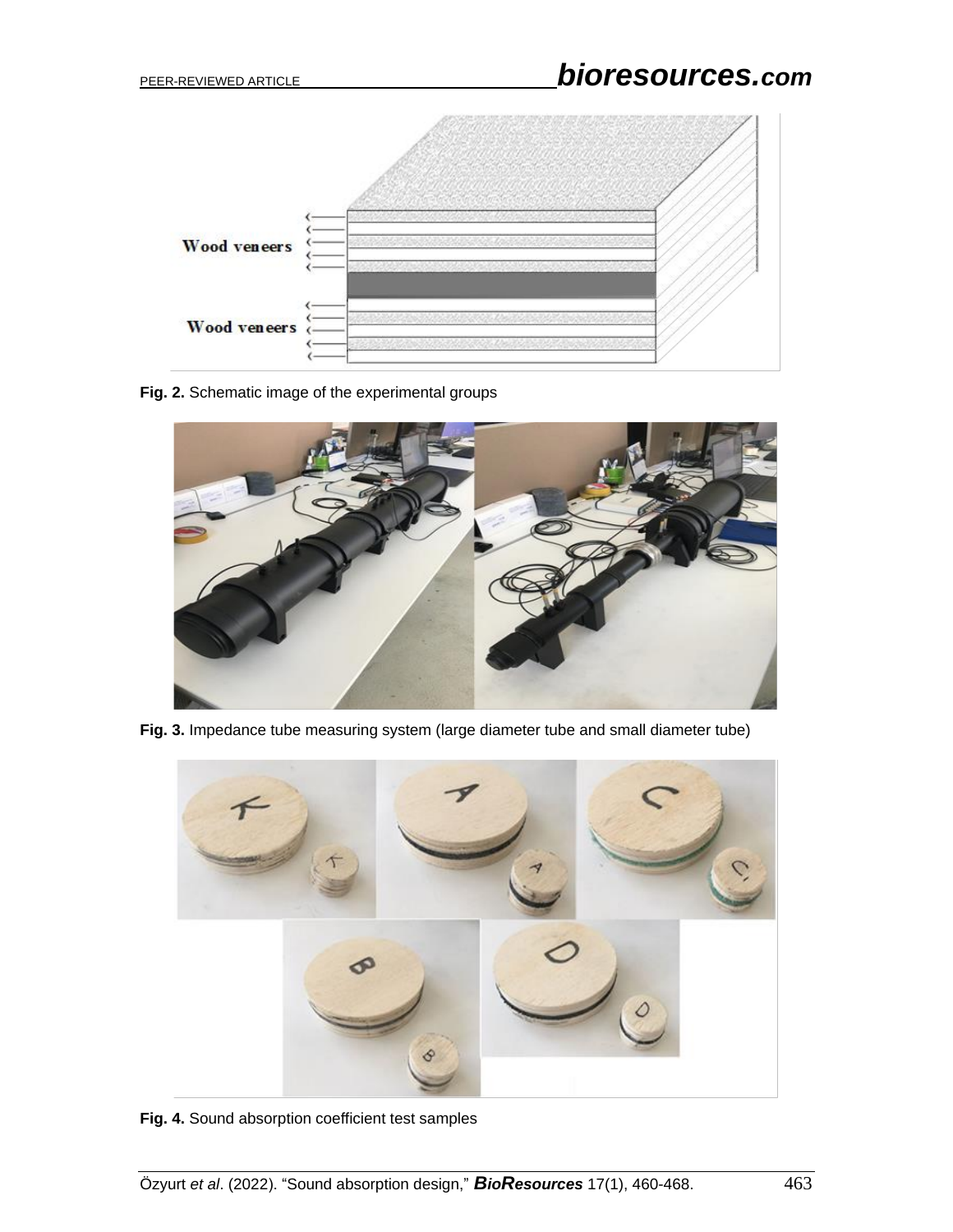# **RESULTS AND DISCUSSION**

When Tables 1 through 3 were examined in detail, the results of the ANOVA in the tables showed that the differences reinforcement designs had significant (a *p*-value less than 0.001) effects on the sound absorption coefficient values. The sound absorption coefficient (SAC) values of the experimental groups were higher than the SAC values of the control group. It was determined that the acoustic performances of the reinforced laminated wood composites had improved. In general, it was determined that the sound absorption coefficient values of the composite materials increased as the frequency increased. While the highest sound absorption performance was measured in the D group, the lowest sound absorption performance was measured in the control group.

**Table 1.** Sound Absorption Coefficient (SAC) Values (63 Hz to 250 Hz) and ANOVA Results (*p*-value equals 0.05)

| Group                                                                               | Frequency (Hz) |           |           |           |           |           |           |  |
|-------------------------------------------------------------------------------------|----------------|-----------|-----------|-----------|-----------|-----------|-----------|--|
|                                                                                     | 63 Hz          | 80 Hz     | 100 Hz    | 125 Hz    | 160 Hz    | 200 Hz    | 250 Hz    |  |
| Control                                                                             | 0.01           | 0.02      | 0.03      | 0.05      | 0.06      | 0.05      | 0.05      |  |
| A                                                                                   | 0.05           | 0.07      | 0.08      | 0.11      | 0.12      | 0.15      | 0.17      |  |
| B                                                                                   | 0.04           | 0.06      | 0.08      | 0.10      | 0.22      | 0.30      | 0.40      |  |
| C                                                                                   | 0.03           | 0.04      | 0.05      | 0.08      | 0.10      | 0.14      | 0.16      |  |
| D                                                                                   | 0.08           | 0.08      | 0.10      | 0.13      | 0.15      | 0.16      | 0.18      |  |
|                                                                                     |                |           |           |           |           |           |           |  |
| X                                                                                   | 0.042          | 0.054     | 0.068     | 0.094     | 0.13      | 0.16      | 0.192     |  |
| S                                                                                   | 0.02           | 0.02      | 0.02      | 0.03      | 0.06      | 0.08      | 0.12      |  |
| X min                                                                               | 0.01           | 0.02      | 0.03      | 0.05      | 0.06      | 0.05      | 0.05      |  |
| X max                                                                               | 0.08           | 0.08      | 0.10      | 0.13      | 0.22      | 0.30      | 0.40      |  |
| (P ≤ 0.05)                                                                          | $0.0000*$      | $0.0000*$ | $0.0000*$ | $0.0000*$ | $0.0000*$ | $0.0000*$ | $0.0000*$ |  |
| Note: X: average value; S: the standard deviation; X min: minimum value; and X max: |                |           |           |           |           |           |           |  |
| maximum value                                                                       |                |           |           |           |           |           |           |  |

**Table 2.** Sound Absorption Coefficient (SAC) Values (315 Hz to 1250 Hz) and ANOVA Results (*p*-value equals 0.05)

| Group                                                                               | Frequency (Hz) |           |           |           |           |           |           |  |
|-------------------------------------------------------------------------------------|----------------|-----------|-----------|-----------|-----------|-----------|-----------|--|
|                                                                                     | 315 Hz         | 400 Hz    | 500 Hz    | 630 Hz    | 800 Hz    | 1000 Hz   | 1250 Hz   |  |
| Control                                                                             | 0.05           | 0.06      | 0.08      | 0.10      | 0.11      | 0.12      | 0.14      |  |
| A                                                                                   | 0.21           | 0.23      | 0.30      | 0.37      | 0.44      | 0.46      | 0.38      |  |
| B                                                                                   | 0.35           | 0.39      | 0.42      | 0.40      | 0.40      | 0.40      | 0.42      |  |
| С                                                                                   | 0.19           | 0.22      | 0.25      | 0.27      | 0.34      | 0.30      | 0.31      |  |
| D                                                                                   | 0.20           | 0.25      | 0.33      | 0.35      | 0.36      | 0.38      | 0.40      |  |
|                                                                                     |                |           |           |           |           |           |           |  |
| X                                                                                   | 0.20           | 0.23      | 0.276     | 0.298     | 0.33      | 0.332     | 0.33      |  |
| S                                                                                   | 0.1            | 0.1       | 0.12      | 0.12      | 0.12      | 0.13      | 0.11      |  |
| X min                                                                               | 0.05           | 0.06      | 0.08      | 0.10      | 0.11      | 0.12      | 0.14      |  |
| X max                                                                               | 0.35           | 0.39      | 0.42      | 0.40      | 0.44      | 0.46      | 0.42      |  |
| $(P \le 0.05)$                                                                      | $0.0000*$      | $0.0000*$ | $0.0000*$ | $0.0000*$ | $0.0000*$ | $0.0000*$ | $0.0000*$ |  |
| Note: X: average value; S: the standard deviation; X min: minimum value; and X max: |                |           |           |           |           |           |           |  |
| maximum value                                                                       |                |           |           |           |           |           |           |  |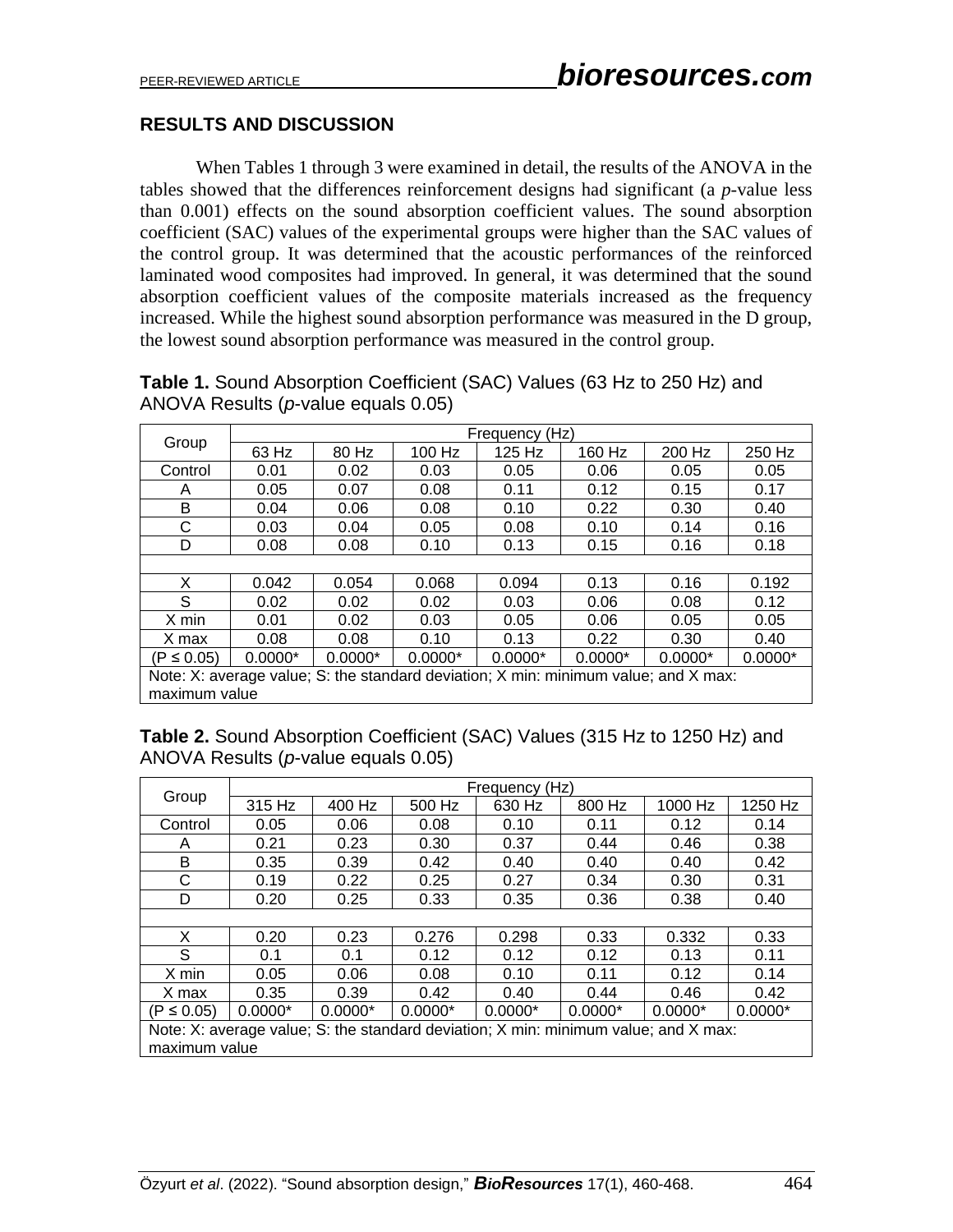#### **Table 3.** Sound Absorption Coefficient (SAC) Values (1600 Hz to 6300 Hz) and ANOVA Results (*p*-value equals 0.05)

| Group          | Frequency (Hz) |               |           |               |           |           |           |  |
|----------------|----------------|---------------|-----------|---------------|-----------|-----------|-----------|--|
|                | 1600 Hz        | 2000 Hz       | 2500 Hz   | 3150 Hz       | 4000 Hz   | 5000 Hz   | 6300 Hz   |  |
| Control        | 0.15           | 0.17          | 0.16      | 0.16          | 0.19      | 0.20      | 0.28      |  |
| A              | 0.50           | 0.55          | 0.51      | 0.59          | 0.65      | 0.70      | 0.84      |  |
| B              | 0.44           | 0.45          | 0.47      | 0.49          | 0.51      | 0.55      | 0.70      |  |
| С              | 0.30           | 0.35          | 0.40      | 0.50          | 0.55      | 0.58      | 0.76      |  |
| D              | 0.55           | 0.60          | 0.57      | 0.66          | 0.74      | 0.79      | 0.92      |  |
|                |                |               |           |               |           |           |           |  |
| X              | 0.388          | 0.424         | 0.422     | 0.48          | 0.528     | 0.564     | 0.70      |  |
| S              | 0.16           | 0.17          | 0.15      | 0.19          | 0.2       | 0.22      | 0.24      |  |
| X min          | 0.15           | 0.17          | 0.16      | 0.16          | 0.19      | 0.20      | 0.28      |  |
| X max          | 0.55           | 0.60          | 0.57      | 0.66          | 0.74      | 0.79      | 0.92      |  |
| $(P \le 0.05)$ | $0.0000*$      | $0.0000*$     | $0.0000*$ | $0.0000*$     | $0.0000*$ | $0.0000*$ | $0.0000*$ |  |
| $\cdots$       |                | $\sim$ $\sim$ | .         | $\sim$ $\sim$ |           | $\cdots$  |           |  |

Note: X: average value; S: the standard deviation; X min: minimum value; and X max: maximum value



**Fig. 5.** Low, mid, and high frequency sound absorption coefficient values of the control A, B, C and D groups

Figure 5 shows that the natural rubber, linoleum, felt, and elastomeric sponge all improved the acoustic properties of the composite materials belonging to the experimental groups. The low frequency (63 Hz to 250 Hz) sound absorption coefficient values (the highest) of the control A, B, C, and D groups were determined to be 0.06, 0.17, 0.40, 0.16,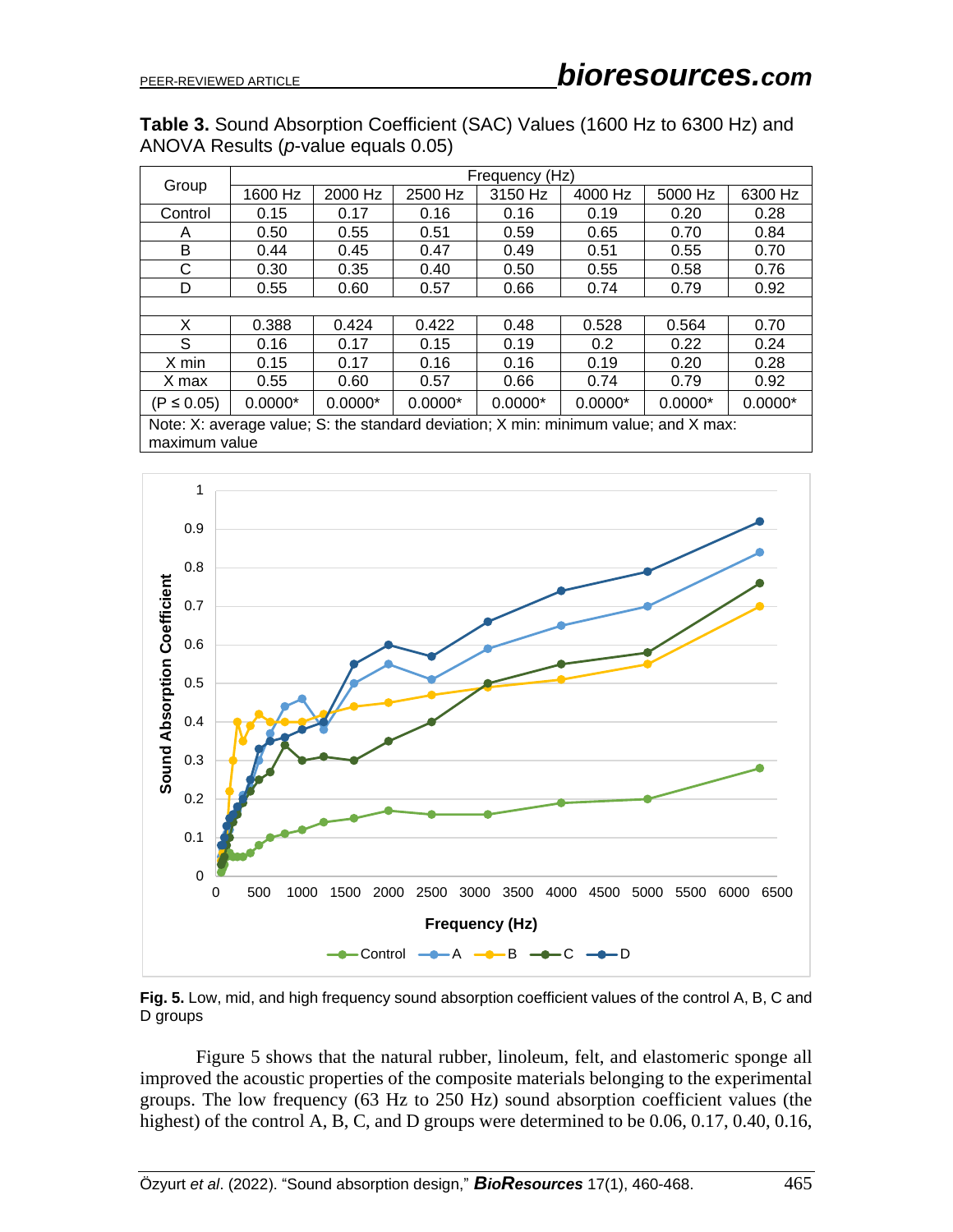and 0.18, respectively. The mid-frequency (250 to 2000 Hz) sound absorption coefficient values (maximum) of the control A, B, C, and D groups were determined to be 0.17, 0.55, 0.45, 0.35, and 0.60, respectively. The high frequency (2000 to 6300 Hz) sound absorption coefficient values (the best) of the control A, B, C, and D groups were determined to be 0.28, 0.84, 0.70, 0.76, and 0.92, respectively. There was a positive relationship between the sound absorption coefficient (SAC) value and frequency (Hz). It was determined that there was a sudden increase in the sound absorption coefficient values of the composite materials within the frequency range of 5000 to 6300 Hz. While the highest sound absorption performance at a low frequency was measured in group B (produced using linoleum), the highest sound absorption performance at a medium and high frequency was measured in group D (produced using elastomeric sponge). However, the best sound absorption results at 800 Hz and 1000 Hz frequencies were found in group A (produced using natural rubber). When the results were examined in detail, compared to the control group, the percentage increase of the SAC of the A, B, C, and D groups, with respect to the low frequency, mid frequency, and high frequency, were 183% - 223% - 200%, 566% -164% - 150%, 166% - 105% - 171%, and 200% - 252% - 228%, respectively. The sound absorption coefficient (SAC) had a value between (0) and (1). As the SAC value gets closer to 0, it is defined as a sound reflecting material; as it gets closer to 1, it is defined as a sound absorbing material. While the control, A, C, and D groups were sound reflectors at a low frequency (Hz), the B group was a sound absorber. The A, B, C, and D groups were sound absorbers at a mid and high frequency (Hz). While the control group was a sound reflector at a mid frequency (Hz), it was a sound absorber at a high frequency (5000 and 6300 Hz).

Wood-based materials with a high density have a higher sound absorption performance compared to wood materials with a low density. However, the use of highdensity wood materials is not preferred due to its contribution to decreasing forest resources. It is understood that the elastomeric sponge, which is one of the lowest density materials among the reinforcement materials used in this research, had the highest sound absorption performance (group D). In this research, it was emphasized that acoustic materials can be produced from waste wood veneers with low density. In addition, this study showed that high acoustic performance can be obtained from laminated wood composites. In addition to all these, waste poplar veneer, natural rubber, linoleum, felt, and elastomeric sponge are recyclable materials, so the produced composite materials have a low carbon footprint.

In a previous study, plywood was produced using wood veneer, methylene diphenyl diisocyanate (MDI), and waste rubber. The acoustic properties of the produced composite materials were investigated. According to the results obtained, it was determined that the composite material produced using waste rubber had a higher sound absorption performance than the commercial plywood reported in the literature. In addition, they reported that the acoustic performance of the material improved as the use of beech veneers in the lamination application increased (Ghofrani *et al.* 2016).

#### **CONCLUSIONS**

1. The acoustic properties of the composite materials belonging to the experimental groups improved considerably. It has been found that natural rubber, linoleum, felt, and elastomeric sponge are effective in the production of acoustic materials.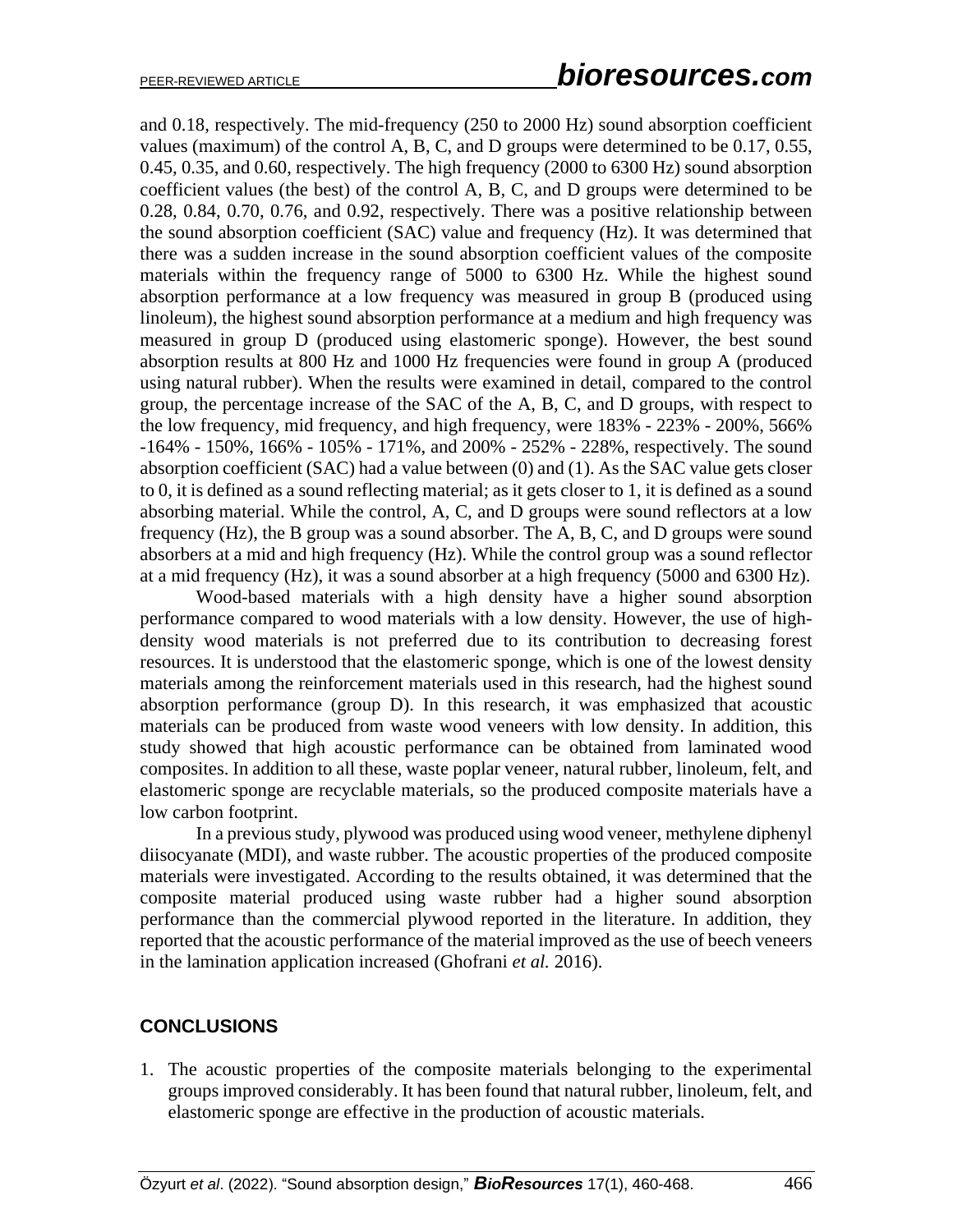- 2. Among the reinforcement materials, the highest acoustic performance was determined in elastomeric sponge.
- 3. The results suggest that the composite materials belonging to the experimental groups (A, B, C, and D) be used as sound absorbing acoustic panels and the composite materials belonging to the control group can be used as sound reflective acoustic panels.
- 4. High-tech materials can be produced with the lamination technique when applied to waste wood veneers.

# **ACKNOWLEDGMENTS**

The authors thank the Research Fund (BAP) of the Kahramanmaras Sutçu Imam University for financial support of this study (Project No: 2020/1-15 D). The authors also thank the Higher Education Council of Turkey (YOK) for the financial support of this study (YOK 100/2000 Ph.D. Project Scholarship Program, Research area: Industrial Products Design).

# **REFERENCES CITED**

- ASTM E1050 98 (2006). "Standard test method for impedance and absorption of acoustical materials using a tube, two microphones and a digital frequency analysis system," ASTM International, West Conshohocken, PA.
- Bal, B. C., and Özyurt, H. (2015). "Some technological properties of laminated veneer lumber reinforced with woven glass fiber," *Kahramanmaraş Sütçü Imam University Journal of Engineering Sciences* 18(1), 9-16.
- Basterra, L. A., Acuña, L., Casado, M., López, G., and Bueno, A. (2012). "Strength testing of poplar duo beams, *Populus x euramericana* (Dode) Guinier cv. I-214, with fibre reinforcement," *Construction and Building Materials* 36, 90-96.
- Berkel, A. (1970). *Wood Material Technology*, Faculty of Forestry Publications. Publication No. 147. Istanbul University, Istanbul.
- Cowan, H. J. (1991). *Handbook of Architectural Technology*, Van Nostrand Reinhold, New York, NY.
- Dallı, G. (2005). *The Research of Laminated Veneer Lumber Manufacture Possibilities in Turkey and its Technological Properties*, Master's Thesis, İstanbul University, İstanbul, Turkey.
- Fiorelli, J., and Dias, A. A. (2006). "Fiberglass-reinforced glulam beams: Mechanical properties and theoretical model," *Materials Research* 9(3), 263-269. DOI: 10.1590/S1516-14392006000300004
- Ghofrani, M., Ashori, A., Rezvani, M. H., and Ghamsari, F. A. (2016). "Acoustical properties of plywood/waste tire rubber composite panels," *Measurement* 94, 382- 387. DOI: 10.1016/j.measurement.2016.08.020
- Güler, C., and Subaşı, S. (2012). "Carbon and glass fiber reinforced laminated scots pine (*Pinus sylvestris* L.)," *Kahramanmaraş Sütçü Imam University Journal of Engineering Sciences* SI, 78-82.
- Hallström, S., and Grenestedt, J. L. (1997). "Failure analysis of laminated timber beams